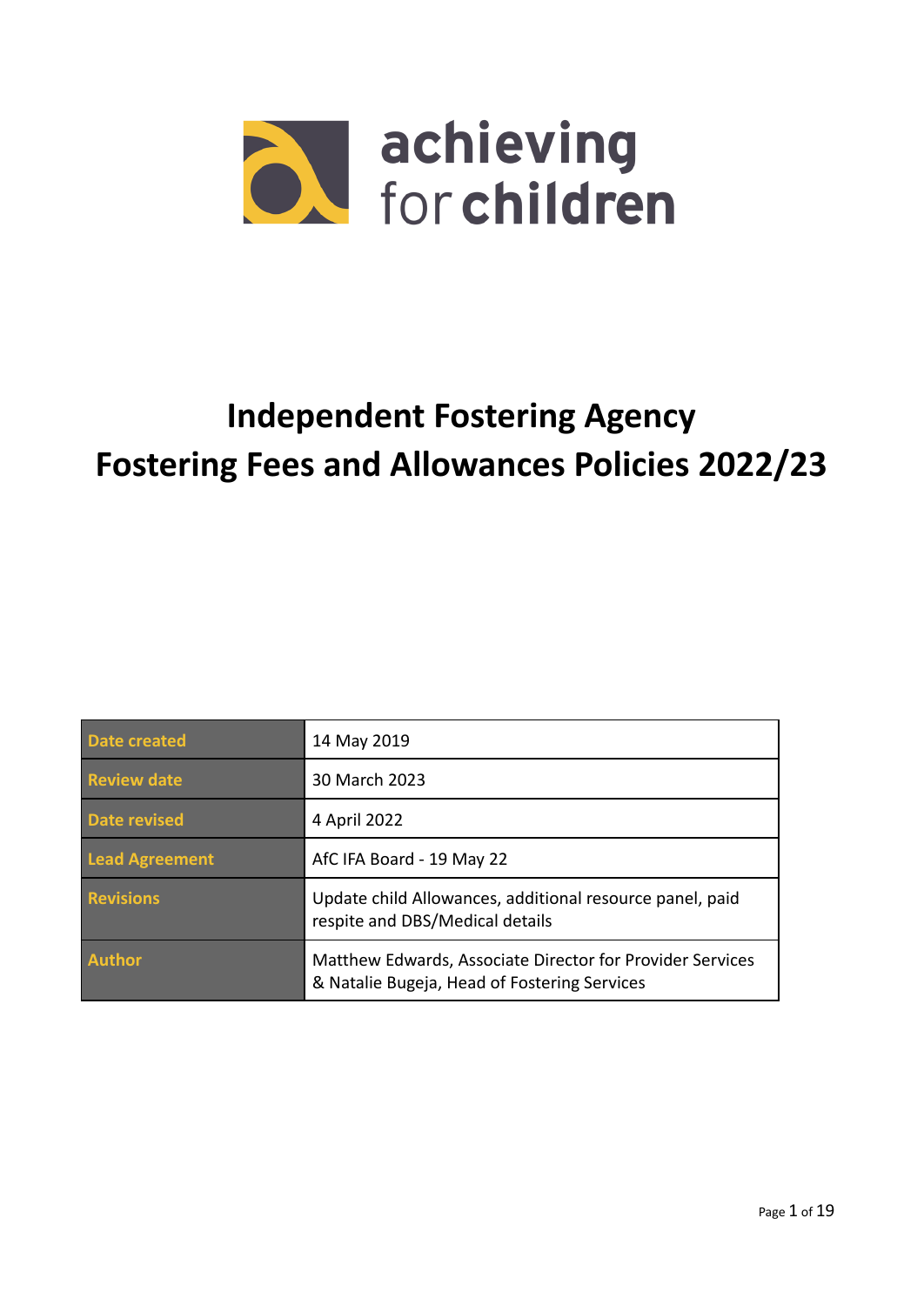## **Introduction**

This document sets out the framework of financial support foster carers receive from the AfC Fostering Service. It details the allowances and fees that will be paid to carers and how this money is expected to be used. Foster carers receive these allowances to cover the cost of caring for a child. It also explains the circumstances in which additional payments will be made. The Department for Education set guidelines on the rates of these payments every April.

In 2020, Windsor and Maidenhead branch joined Kingston and Richmond in collecting looked after savings for children and young people at source. This ensures that the savings are held in a central location for a young person to access when they turn 18 years. This is managed by the finance departments within the Royal Borough's in which the young person is cared for.

#### **Acronyms**

RBK - Royal Borough of Kingston LBR - London Borough of Richmond RBWM - Royal Borough of WIndsor Maidenhead CLA - Children Looked After SSW - Supervising social worker ICO - Interim Care Order ISO - Interim Supervision order HMRC - HM Revenue & Customs

#### **Contents**

| <b>Fostering Allowances</b>                         | 5 |
|-----------------------------------------------------|---|
| Overview                                            |   |
| Payments to Foster carers in Kingston and Richmond  |   |
| Payments to Foster carers in Windsor and Maidenhead |   |
| <b>Holiday Allowance</b>                            | 6 |
| Overview                                            |   |
| Review and monitoring                               |   |
| Payments to Foster carers in Kingston and Richmond  |   |
| Payments to Foster carers in Windsor and Maidenhead |   |
| <b>Paid Respite</b>                                 | 7 |
| Overview                                            |   |
| Review and monitoring                               |   |
| Payments                                            |   |
| Pocket Money for young people and Bank Accounts     | 8 |
| Overview                                            |   |
| Principles                                          |   |
|                                                     |   |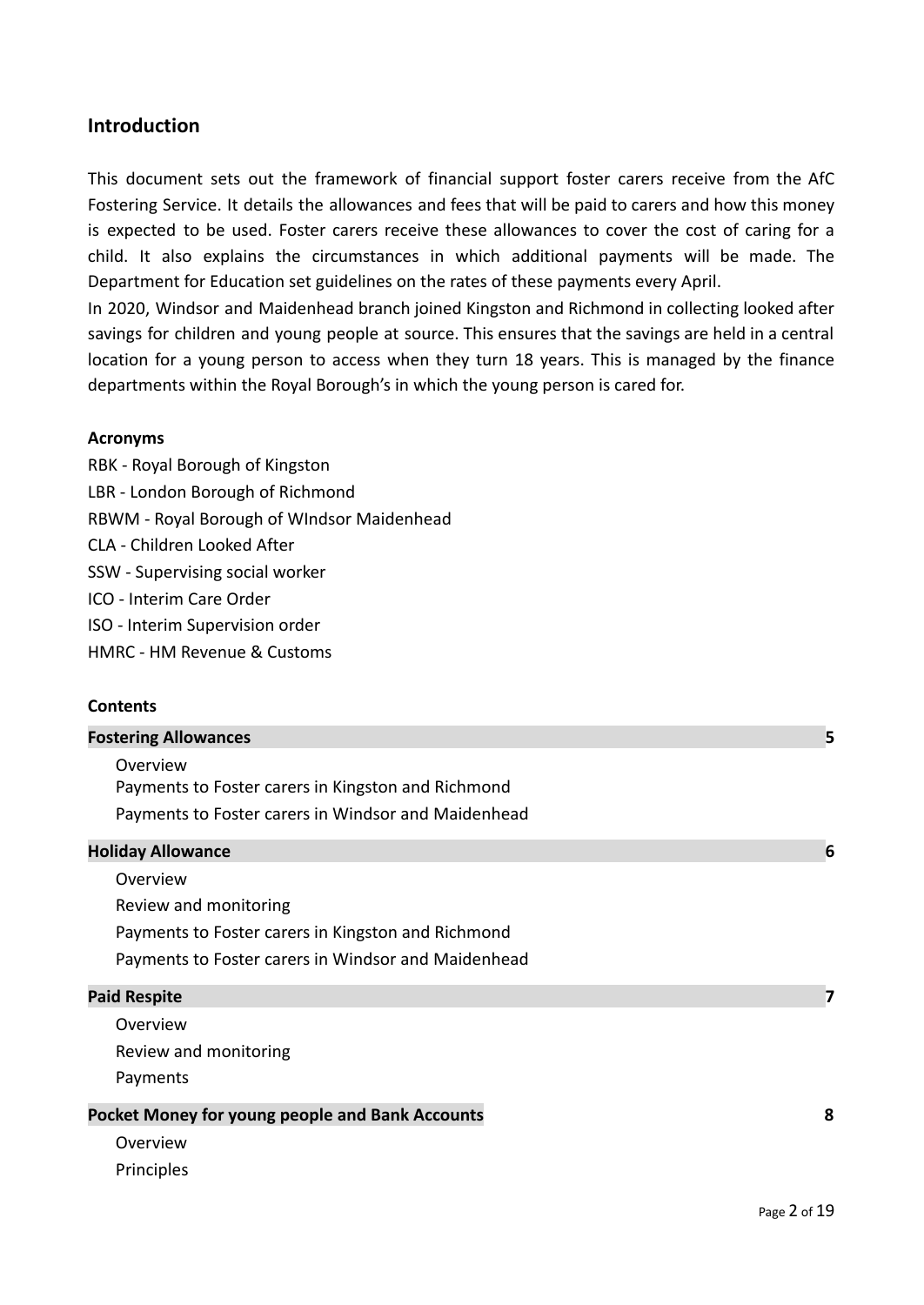## **Looked After Children Savings 10** Overview **Other Children/Young People payments 10** Clothing and other allowances Birthdays, Christmas or Other Significant Celebrations [Set up allowance \(new to fostering\)](#page-15-0) Medical, Dental, Optical Payments School Clothing Allowance School Trips Disability Living Allowance **Parent and Baby placement 11 [Fostering Reward Fees](#page-9-0) 12** [Overview](#page-11-0) [Payments](#page-11-1) Additional Resource Panel Alternative to Residential Fee Connected Person payments Family Link Carers **Supporting the service policy 13** [Introduction](#page-13-0) [Policy overview](#page-13-1) Review and monitoring Activities that constitute as supporting the fostering service [Process for claiming the sessional rate](#page-14-0) [Further information](#page-14-1) **Other Foster Carer Payments/Information 14**

- [Overview](#page-14-2)
- [Review and monitoring](#page-15-1)
- [Introductory Costs](#page-15-2)
- [Additional Travelling Expenses](#page-15-3)
- DBS/Medical costs
- Absence of child/young person from placement
- Overpayment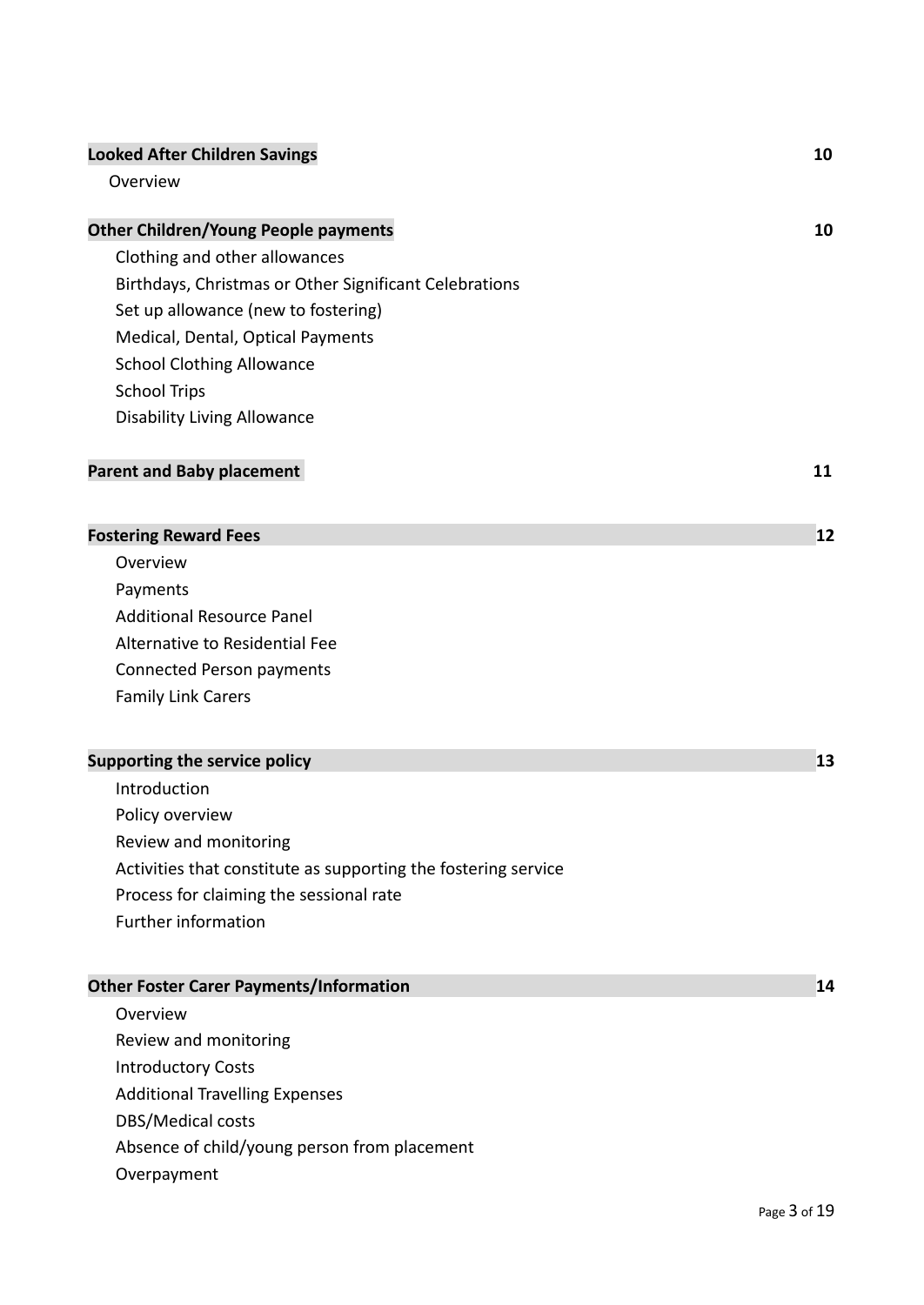Keeping records and receipts

| Payment during investigations of allegations        | 18 |
|-----------------------------------------------------|----|
| Overview                                            |    |
| Review                                              |    |
| <b>Foster Carer Tax and National Insurance</b>      | 19 |
| <b>Staying Put</b>                                  | 19 |
| Overview                                            |    |
| Review and monitoring                               |    |
| Payments to Foster carers in Kingston and Richmond  |    |
| Payments to Foster carers in Windsor and Maidenhead |    |
|                                                     |    |
|                                                     |    |

| <b>Annex 1: Claim Form</b> |  |
|----------------------------|--|
|----------------------------|--|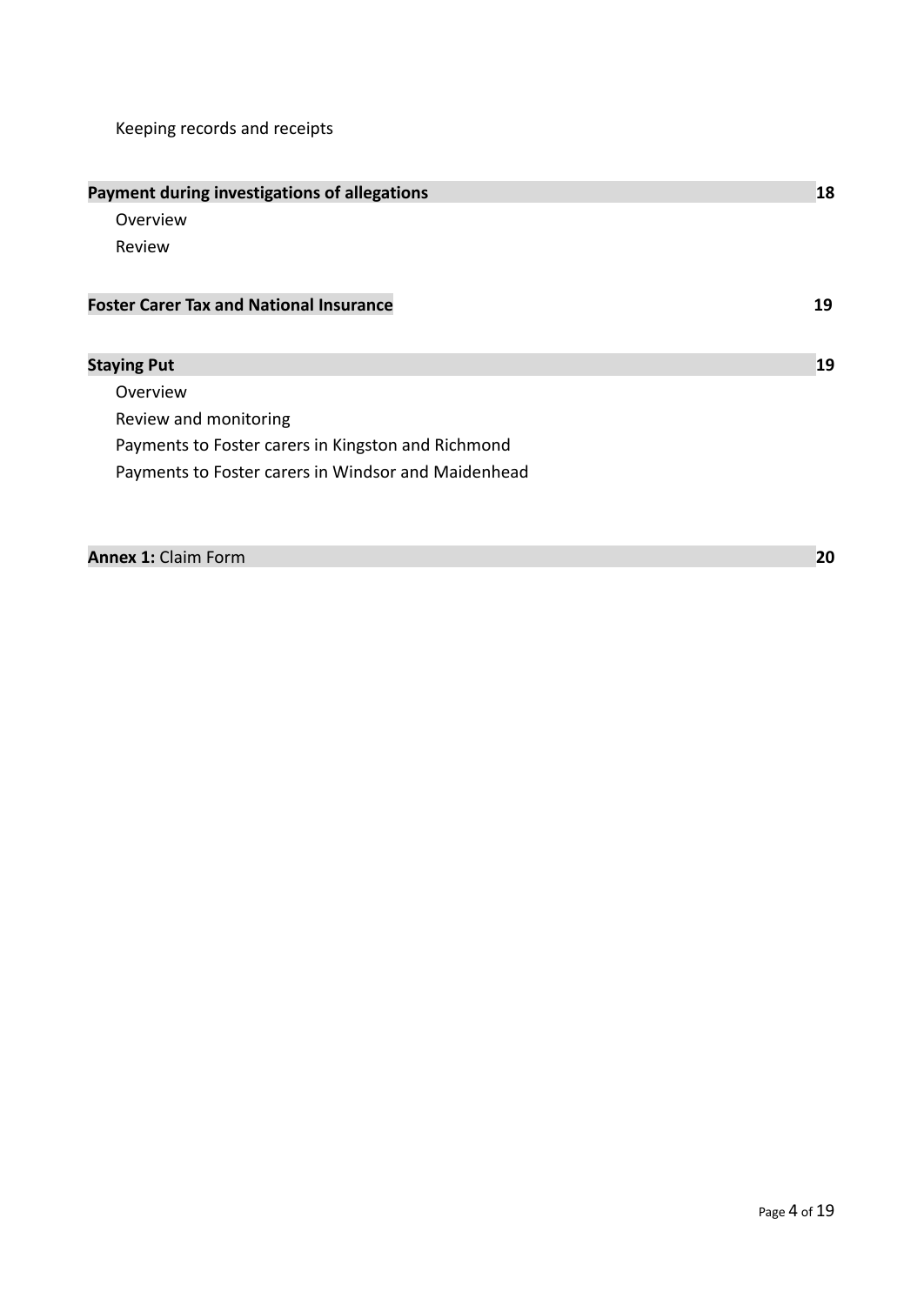## <span id="page-4-0"></span>**Fostering Allowances**

## Overview

In this section you will find details regarding placement payments to the foster carers which relates weekly allowance and additional payments placements, and alternative to residential placements payment.

## <span id="page-4-1"></span>**Child Allowance paid to carers**

DfE set the minimum weekly child allowance guidelines for Councils based on location. They will change in April of each year according to the rates set by the DfE for that financial year. The rates set by the DfE can be found on their website. AfC will match these allowances.

As part of a local initiative for the year starting April 2022, the Royal Borough of Windsor & Maidenhead will add to the DfE allowance so that RBWM carers will receive the same amount paid to Kingston and Richmond carers. The decision means that every carer in AfC will be paid the same rate for children no matter the responsible local authority of the child or the location of the AfC carer.

From April 6th 2022 until the revisement in April 2023, foster carers in Windsor & Maidenhead, Kingston and Richmond will receive the following fostering allowances.

| Age of child/years | <b>Total Weekly payment</b><br>direct to foster carer/£<br>per week per child* | <b>Breakdown of Daily rate</b><br>for weekly payment/£<br>per child |
|--------------------|--------------------------------------------------------------------------------|---------------------------------------------------------------------|
| $0 - 2$            | 159.00                                                                         | 22.71                                                               |
| $3 - 4$            | 162.00                                                                         | 23.14                                                               |
| $5 - 10$           | 181.00                                                                         | 25.85                                                               |
| $11 - 15$          | 206.00                                                                         | 29.42                                                               |
| $16+$              | 240.00                                                                         | 34.28                                                               |

\*Total weekly allowance to the carer; This is related to the daily care needs of a child in placement and covers all general needs and supports for the child including clothing allowance, pocket money and day to day expenses. Anything outside of this is outlined further in this document.

## **Holiday & Celebration Allowance**

## **Overview**

All children in the care of foster carers at Achieving for Children are entitled to an annual holiday allowance of up to 'four weeks' which is made up of weekly age-related allowance, paid pro rata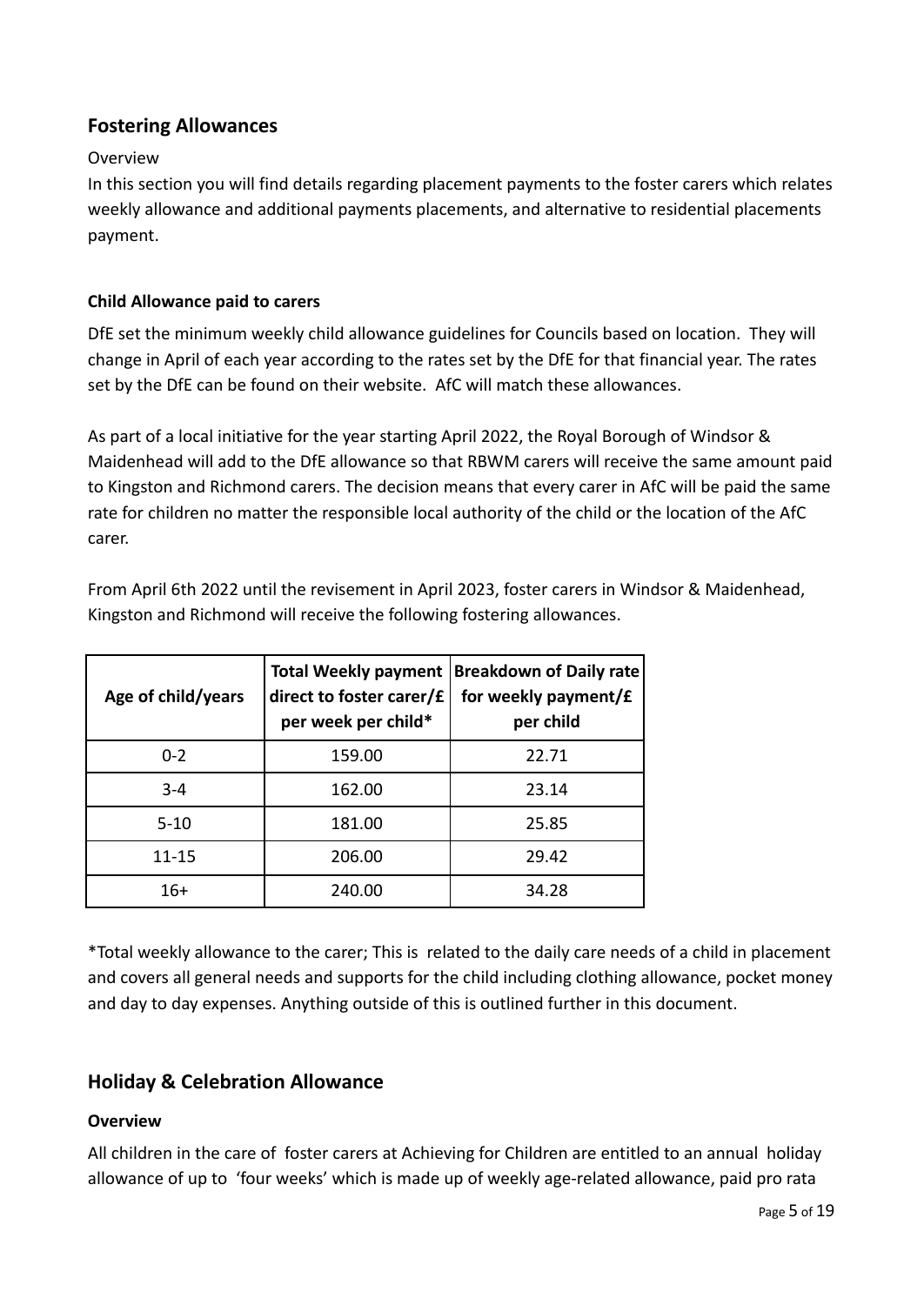until a young persons 18th birthday. The holiday allowance is an allowance primarily for looked after children who are going on holiday with their foster carers. The allowance is calculated on the age of the child at the 1st April each year. Discussions will take place with the supervising social worker and allocated child social worker around any necessary agreements (for example oversees holiday agreement, risk assessments) and to confirm details of the trip.

The payments will be processed twice a year; end of May/first week of June and end of November/first week of December (depending on pay run dates), this is reflective of Summer and December holiday periods, this will be made up of 2 weeks of the weekly child allowance per period. The child needs to have been in foster placement for at least 8 weeks prior to the holiday allowance payment run for the payment to be processed. If a child/young person leaves the placement between the twice yearly payment, the payment will be made pro rata. Payments are pro rota for the period.

Should the carers wish to book a larger trip for the year, as a one-off holiday for the year, through agreement discussions of this holiday, a case-by-case agreement by fostering management could be made to have both payments for the year be to be paid all at once to support this payment.

The focus of this payment is around supporting the child/young person in participating with 'family' holidays via attending family trips. It can be discretionary on how this looks on an individual basis, and this would take place through discussion with your supervising social worker and agreement with fostering management. The fostering service reserve the right to view the receipts and proof of spend for child's holidays and use of the holiday allowance.

This is effective from April 2020 in Windsor and Maidenhead as well as Richmond and Kingston. The allowance process was been reviewed and updated in July 2020.

## **Review and monitoring**

Payments are reviewed every 6 months by the Fostering Service to ensure correct payments are made.

| Age of child/years | Yearly Holiday Allowance / £ per<br>child |
|--------------------|-------------------------------------------|
| $0 - 2$            | 636 (2x318)                               |
| $3 - 4$            | 648 (2x324)                               |
| $5 - 10$           | 724 (2x362)                               |
| 11-15              | 824 (2x412)                               |
| 16-17              | 960 (2x480)                               |

## **Payments to Foster carers**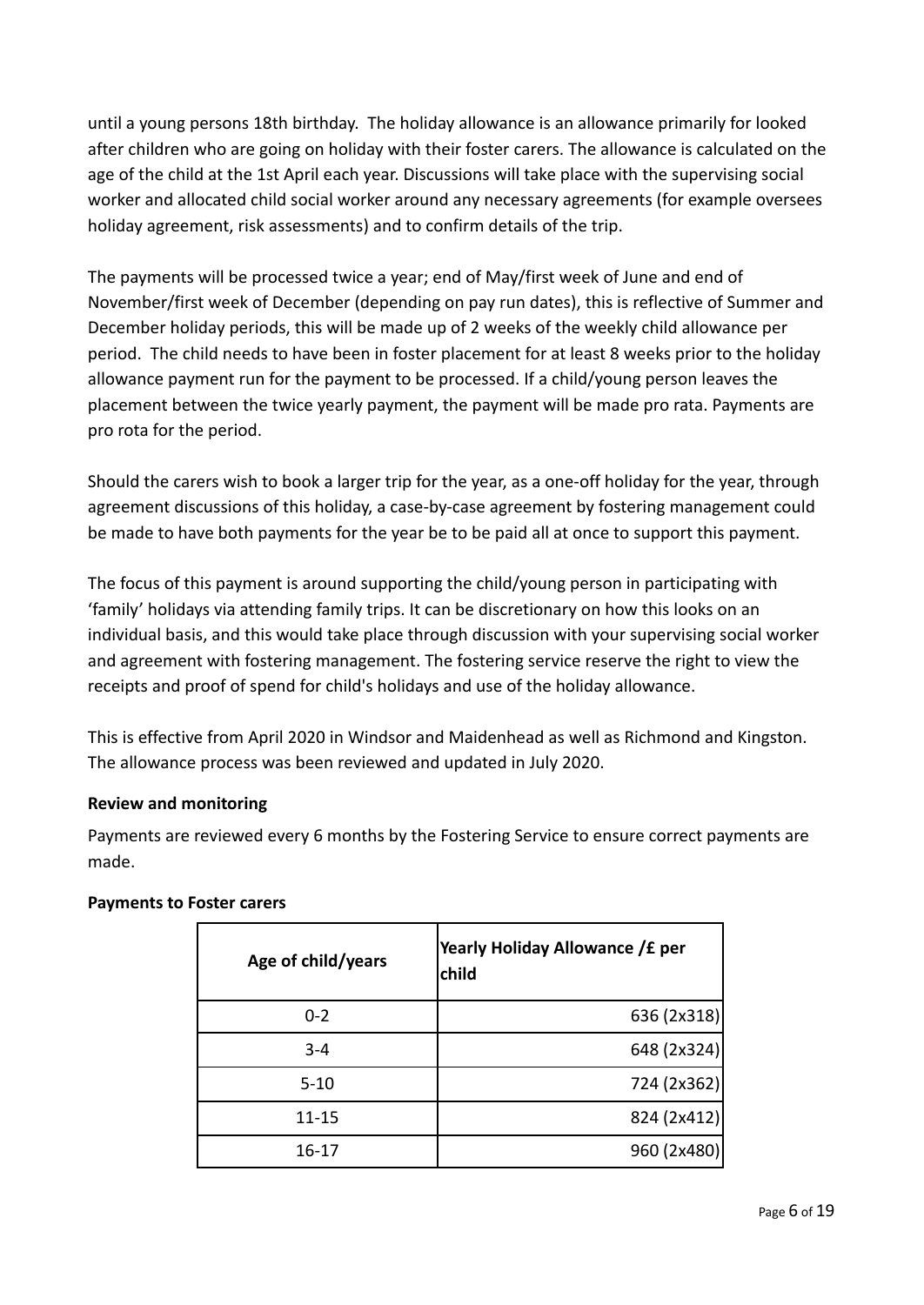## **Paid Respite**

## **Overview**

These payments should be seen as a reward for the foster carer's ongoing commitment to provide stable and consistent care for the children. It is expected that foster carers will utilise respite through their back-up carers. All carers should have at least one approved back up carer. From 1 April 2020, all foster carers with children in short (at least 3 months) and long term placements at Achieving for Children will be entitled to ten days' paid respite, paid at the carer reward fee rate pro rota to the period of placement. The child's allowance will follow the child to their respite arrangement. Additional respite could be paid in exceptional cases if agreed by the Head of Fostering/Director of Social Care. The count of days starts from the date the young person leaves the placement, and the last day is the date the young person returns to the placement, this is based on a 24 hour period and/or part thereof when considering start/finish day. The flexibility with hours allows for a less strict start/finish time and also can allow day respite where for the child's best interest overnight respite is not appropriate.

It is expected that carers use this payment to arrange breaks/respite for the young person, and can look differently based on need/best interest. When carers use their back up carers for formal respite, the carer will pay the back up care the child allowance aspect for the period of the respite. These respites are recorded by the social worker as the same as any other respite arranged by the service. Despite encouraging this it is recognised that not all carers take this entitlement in the generic structure, discussions to not take up the respite option will take place with the supervising social worker and allocated child social worker, this will be formally recorded to be taken into account at the end of financial year. Should a management agreement be made to pay the 10 day (pro rota) respite to the carer at the end of the year, the young person will have had to be in placement for at least 3 months. The payment of this is to be used in activities and resources for the child/young person. Supervising social workers and the fostering service can request details of how the paid respite has been spent, carers are expected to provide this information if asked. All decisions for respite arrangements will be made in the best interests of both child and the carers.

## **Review and monitoring**

Review every 6 months by the Fostering Service.

#### **Payments**

| Level of payment | Daily rate/£ per child | Total paid respite allowance/£<br>at 10 days |
|------------------|------------------------|----------------------------------------------|
| Level 1          | 27.86                  | 278.57                                       |
| Level 2          | 37.14                  | 371.43                                       |
| Level 3          | 41.43                  | 414.29                                       |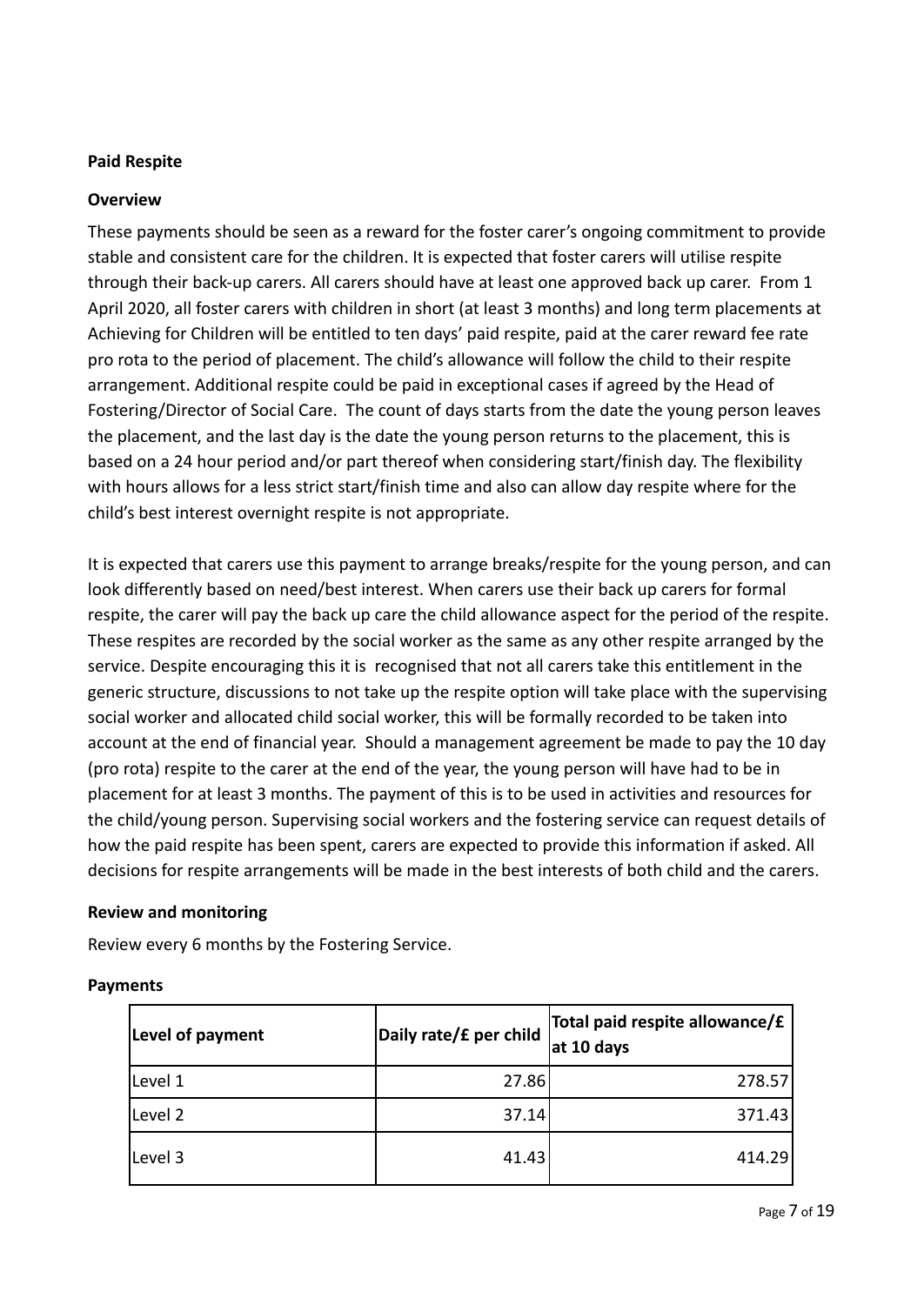## **- For the respite carer**

The respite carer will receive their relevant carer fee level as well as the child's allowance for the period the child is receiving respite. As above this is paid as per day of arrival and day leaving the respite arrangement.

## **Pocket Money for young people in placement & bank accounts**

## **Overview**

General arrangements must exist in all foster homes for the payment of pocket money and savings as well as the opportunity for young people to buy personal effects and clothing at appropriate times. The arrangements should be set out in the Foster Care Agreement or the Placement Information Record for individual children based on discussions at the placement planning meeting.

## **Principles**

- The provision of pocket money is good because it helps children understand the value of money, what things cost and helps them develop budgeting skills necessary for the future. There is an expectation that within the fostering allowance an element of this should be used for pocket money for the child or young person. It is expected that children will be aware of the amount of money they will receive and when this will be paid.
- We have provided suggested minimum weekly amounts for pocket money but understand that circumstances within every home are different and we would want this to be compatible with foster carers' birth children within the home.
- The amount of pocket money should be agreed at the placement planning meeting with the child's social worker and your supervising social worker.
- Younger children should be supervised in how the money is spent but older children should be encouraged to be more independent.
- If there are concerns about how the money is spent these concerns should be discussed with the child and the social worker. If there is a serious risk, the arrangements for providing money may have to be restricted or supervised spending arrangements put in place. This should always be discussed and agreed with the child's social worker.
- Deductions from pocket money should not be made for fines or sanctions unless agreed with the child's social worker, except for reparation of malicious damage or to pay fines determined by a court. If a court imposes such deductions or fines, no more than two thirds of a child's pocket money should be deducted in any week.

Recommended weekly amounts for pocket money

| Age (years) | Pocket Money (£/week) |
|-------------|-----------------------|
|-------------|-----------------------|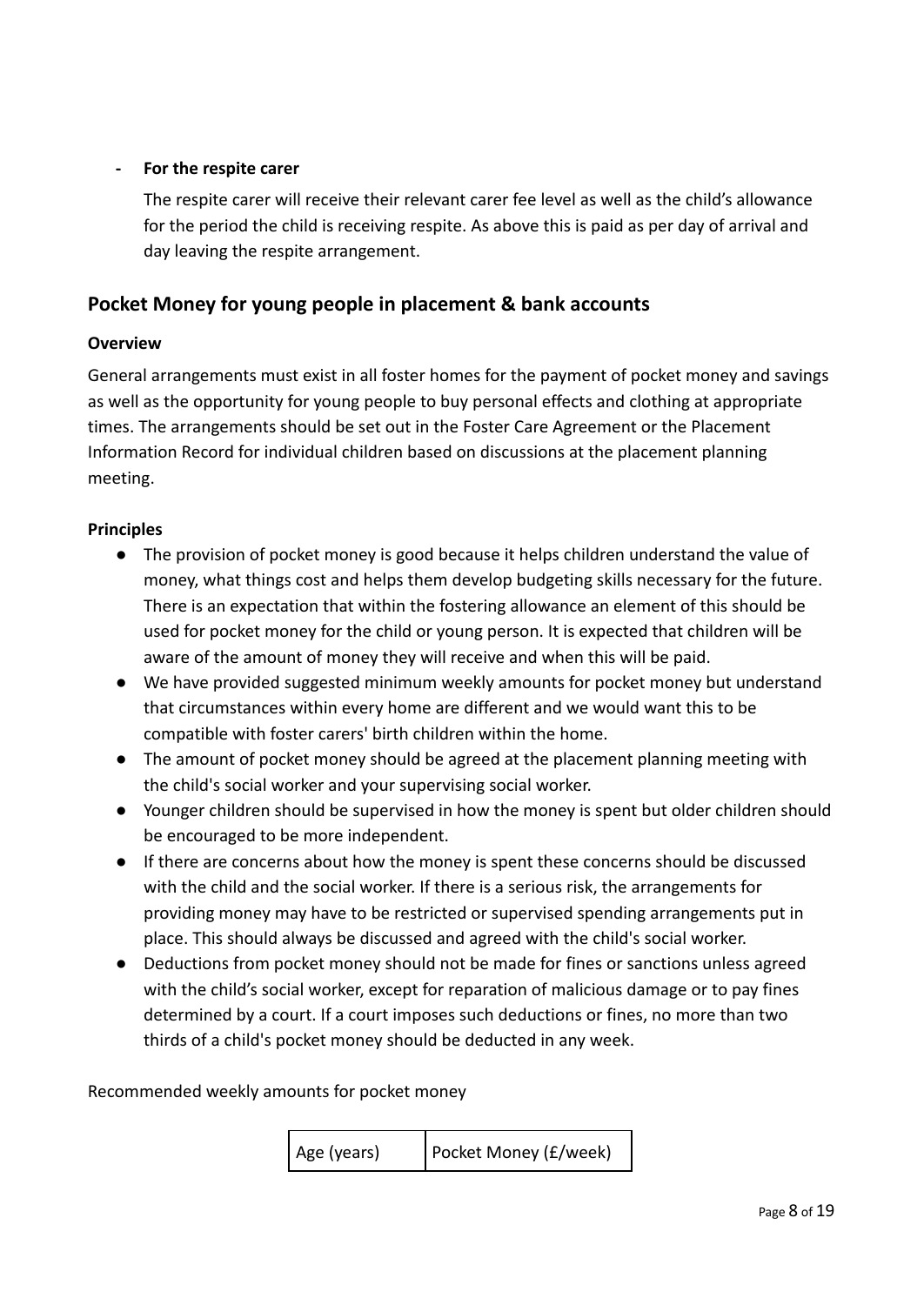| $0 - 2$   | $3*$ |
|-----------|------|
| $3 - 4$   | 5    |
| $5 - 10$  | 6    |
| $11 - 15$ | 8    |
| $16 - 18$ | 10   |

\*We do not expect babies to be given pocket money but you may choose to put it towards additional items or simply add to the savings account (see details below).

All children and young people should be encouraged to open a personal savings account so that they can save some of their pocket money and money they receive for their birthdays or Christmas. Whilst children should have access to these accounts, foster carers need to support children to build on these savings. A bank or savings account should be set up and managed by foster carers. You will need proof of the child's identity (passport or birth certificate) and confirmation of the address. The child's social worker or your supervising social worker should be able to arrange these documents. A record of the amount saved and account details should be written up in the foster carer recording file. You should never place a foster child's savings in your own account.

## **Looked After Savings accounts**

AfC is in the process of making arrangements in RBWM to collect savings for young people at source to ensure a one step process of savings, this would match the process in RBK and LBR. Currently processes with RBK & LBR is that a child after 1 year in care has a ISA account opened under government programs (current organisation is Sharefoundation), from that point, the first years savings will be transferred, and every 6 months thereafter. This is arranged through the finance service. Once someone turns 18, they are able to access these funds through an organisational process, further details for this and if a young person is no longer looked after before 18, can be found in the Looked After Children policies.

| <b>AfC savings for CLA</b> |                                                   |  |
|----------------------------|---------------------------------------------------|--|
|                            | Age of child/years   Child's savings (£ per week) |  |
| $0 - 2$                    | 5.00                                              |  |
| $3 - 4$                    | 5.00                                              |  |
| $5 - 10$                   | 5.00                                              |  |

From April 2020 each child will receive savings according to their age, as follows: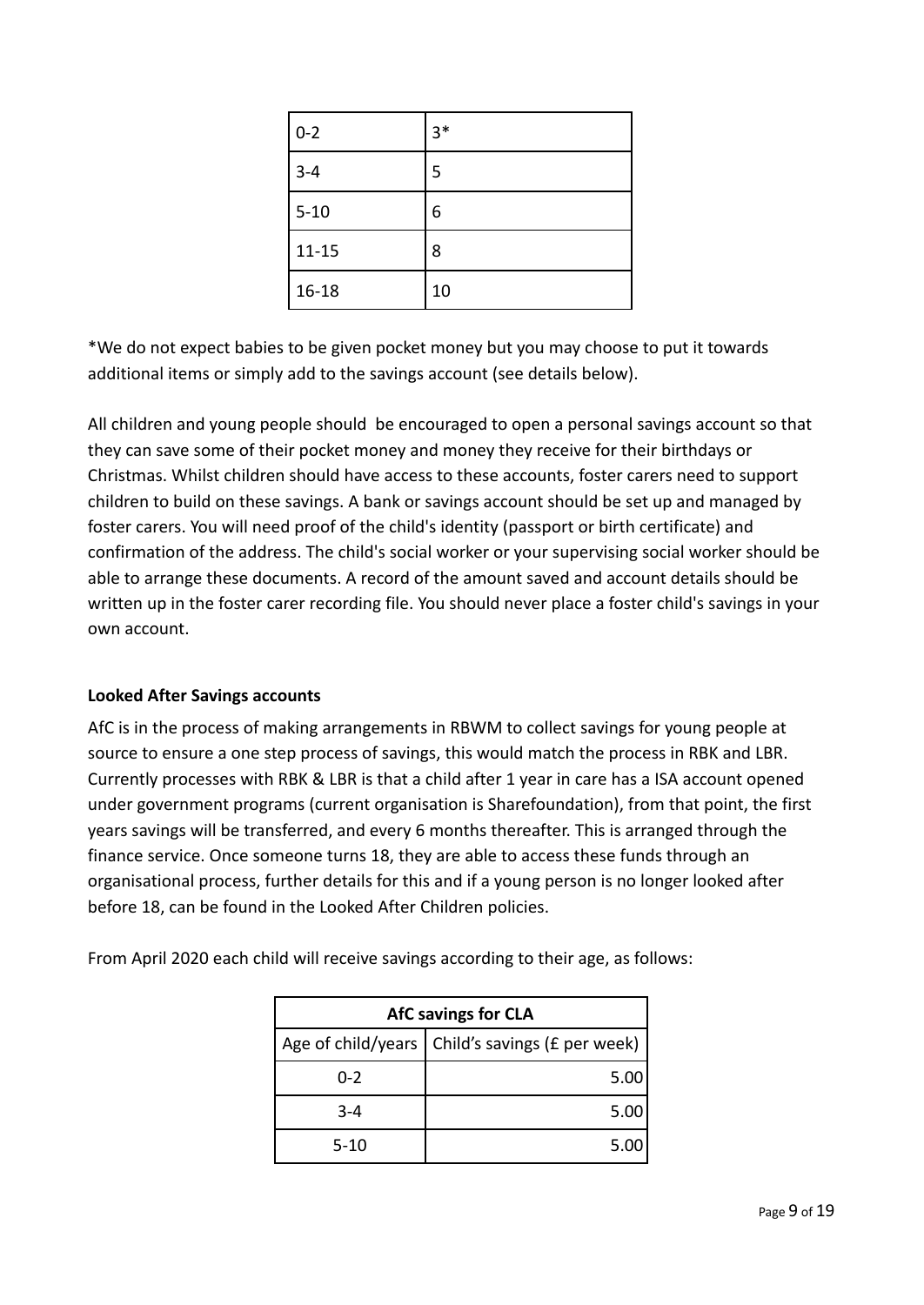| $11 - 15$ | 10.00 |
|-----------|-------|
| $16 - 17$ | 15.00 |

## <span id="page-9-0"></span>**Other Children/young people payments**

#### **Initial clothing allowances**

Up to £200 is payable to foster carers to cover the cost of supplying basic essential items of clothing and footwear for children where these items are not available either from their home or previous placement. Requests for additional clothing allowance need to be discussed in advance with the carers' SSW and agreed by a fostering manager. If this child then moves from your care it is expected that they have adequate clothing to take with them.

As young people begin to take more responsibility, depending on their age and understanding, discussions should take place with the young person and their social worker about a personal allowance from the foster carer to allow them to purchase clothing, toiletries and other personal requisites independently.

## **Birthdays, Christmas or Significant Celebrations**

Through the transition of combining RBK, LBR and RBWM finance policies it is noted that for RBWM these provisions have been incorporated into the holiday and weekly allowance to align with processes in place for RBK and LBR AfC policy. With this in mind, purchases for special occasions are discussed with the supervising social worker, and reasonable spending for each occasion to be made. However, where a child or young person is placed within four weeks of a special occasion e.g. birthday a payment of up to £100 can be agreed by fostering Manager. Where the child is placed within 7 weeks of the Christmas period or a significant religious festival a payment of up to one weeks additional allowance can be agreed by the Branch Manager to contribute towards these additional expenses.

## **Medical, Dental, Optical Payments**

Reasonable expenditure for exceptional medical, dental and optical treatment will be reimbursed where not received through the NHS, prior agreement needs to be sought by fostering management before purchase. Approval for such treatment/s will be made by the Head of Fostering. Foster carers must receive agreement from management before treatment is sought.

#### **School Clothing Allowance**

Routine replacement and updating of school clothing for a child in your care is covered by the weekly allowance. Where a child is placed without any appropriate school clothing or changes school whilst in your care, the actual cost of the items purchased specifically for the new school will be reimbursed against receipts. This means those items which have the school badge or emblem on them, and cannot be bought from generic shops. Those which are common items such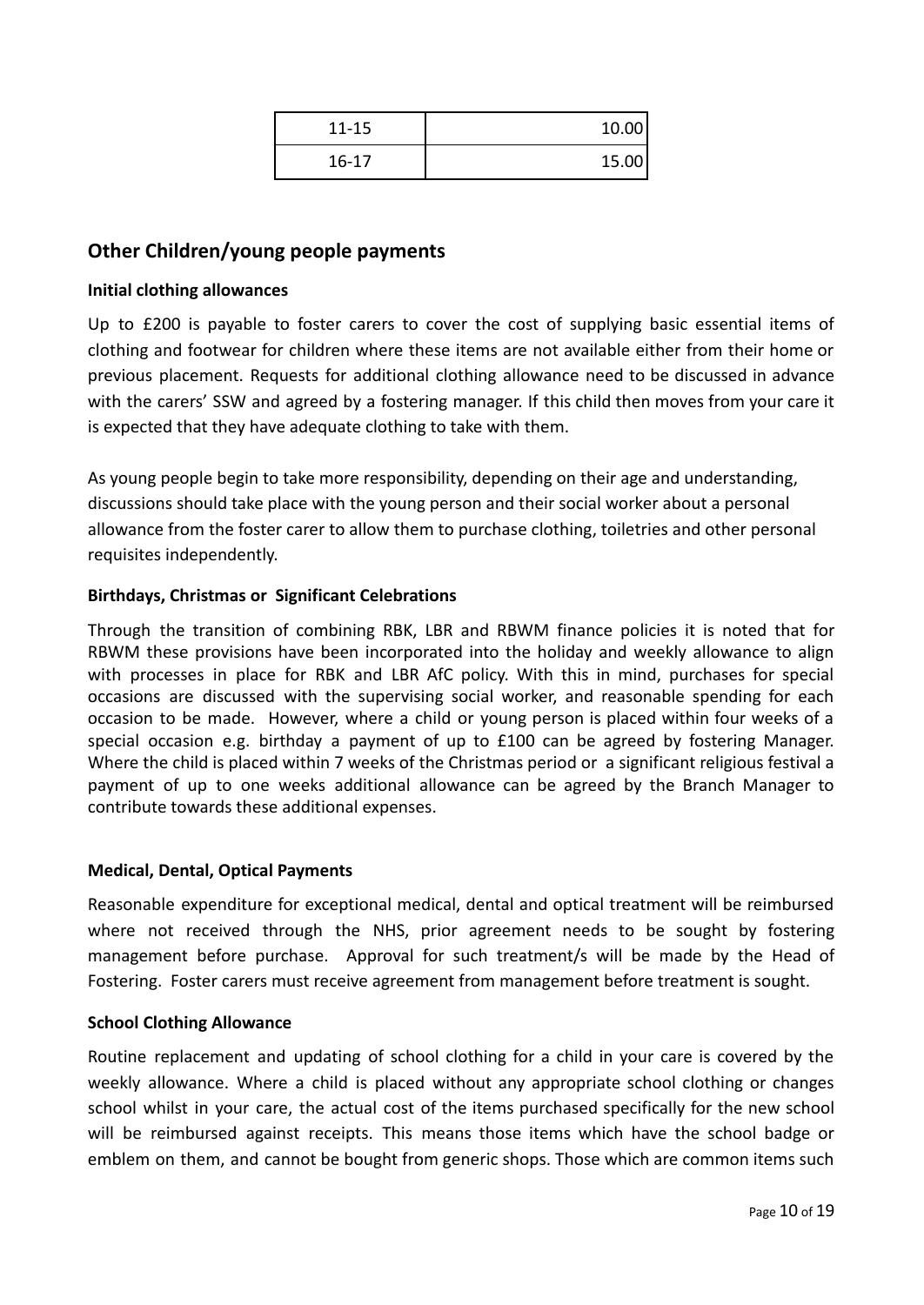as plain white shirts, black trousers/skirt, general sports wear are not included. School equipment is also expected to be provided from the weekly allowance therefore items such as calculators, books, and school bags, unless specific school regulations regarding these are in place, will not be included. When a child moves school please discuss this with your social worker.

## **School Trips**

School day trips or outings will be expected to be paid for from the fostering allowance. Where there is an opportunity for a child to attend an away trip with their school the department may decide to fund this if it is demonstrable that it will educationally benefit the young person and could therefore be considered under the pupil premium. The PEP is a forum where issues such as this could reasonably be raised and discussed. Holiday allowance is not to be used for any school trips or holiday programs.

## **Disability Living Allowance - DLA**

Foster carers are encouraged to apply for this state benefit for a disabled foster child. It is payable to meet the additional needs arising from the child's disability and is not deducted from fostering allowances for children under the age of 18.

Carers are required to keep a log of all spending of the DLA including receipts (for purchases outside the normal agreed) which may be requested by the supervising or allocated child social worker. General plans of 'normal/regular' use of the DLA can be agreed through the delegated authority with discussion from the child social worker and supervising social worker, anything outside of this would need to be discussed with the allocated child social worker. Anything not spent should be saved for later for the child, though spending is recommended as it is important the child/young person's ongoing daily and changing needs should be addressed through the DLA funding.

- further information on DLA can be found on the gov.uk website.

## **Parent and Baby Placements**

## Overview

Once a carer has completed relevant training, has been additionally assessed and further approval for parent and baby placements, carer will be offered a range of parent and baby placements. The difference of costing below is based on the type of order for the placement and age of the parent/child.

| No court order Placement (payment for parent<br>only) | ICO or ISO court ordered placement       |
|-------------------------------------------------------|------------------------------------------|
| Parent fee will be based on their age;                | • Parent fee will be based on their age; |
| <15 based on their age, 16+ (includes                 | <15 based on their age, 16+ (includes    |
| $18+$ ).                                              | $18+$ ).                                 |
| Foster reward fee (based on current                   | • Child fee based on the babies age at   |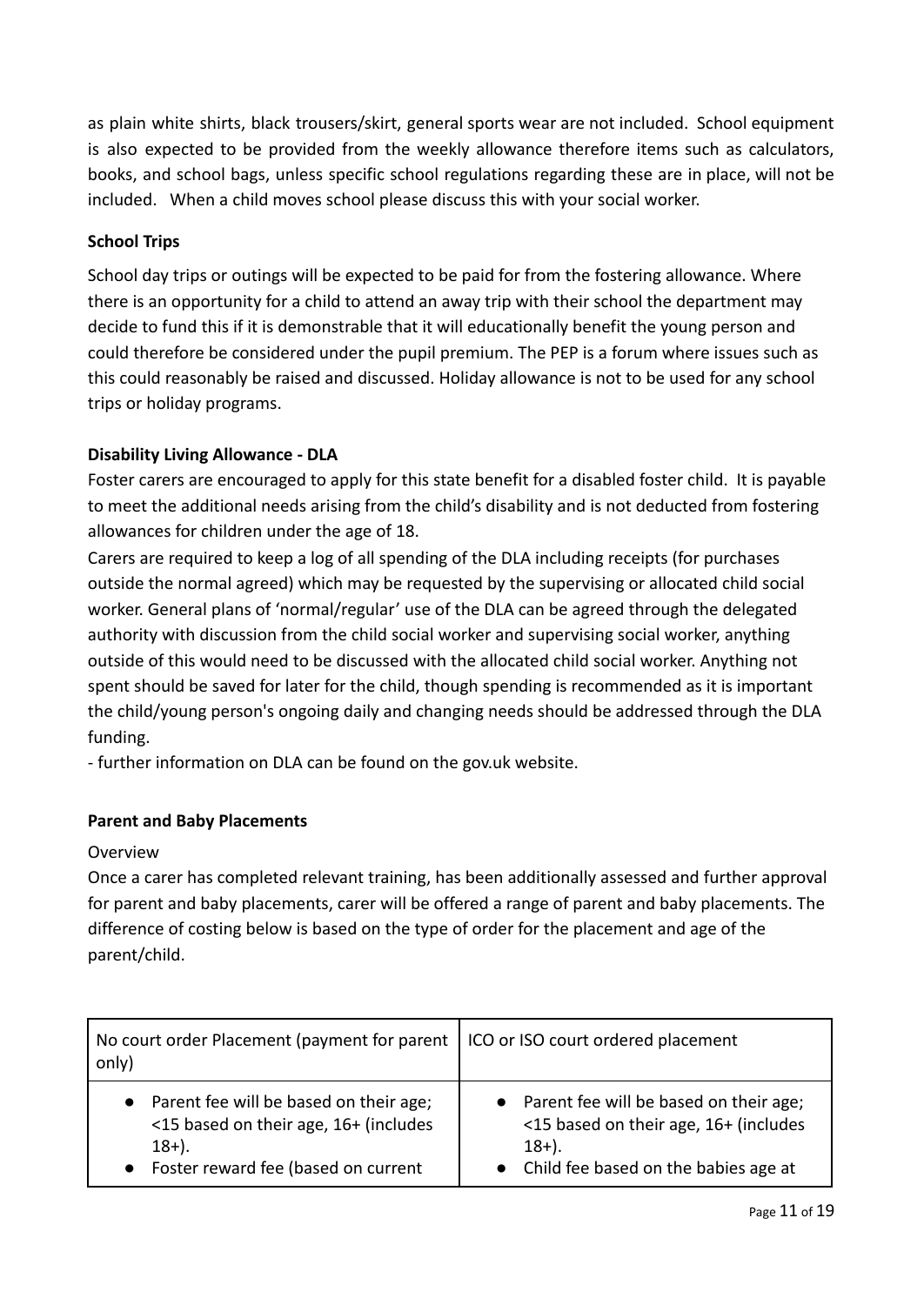Parent and child placements are offered to support the parent in developing their skills and capacity to meet the needs of their child. For non court ordered placements, the parent is responsible for the finance and care of their baby. For court ordered placements, carers will be expected to provide additional oversight, and potential court updates, as a result of the baby's status being 'looked after', the carer will receive the child placement fee for the baby as well as the parent.

Additionally, there is the fostering rewards fees detailed below. In some rare occasions the alternative to residential placement may also apply.

## **Fostering Reward Fees**

## <span id="page-11-0"></span>**Overview**

As a foster carer at Achieving for Children, and with a child in placement, you'll receive a fostering reward fee in recognition of your valued role as a foster carer. These are paid to our approved foster carers according to the child's needs and the carer's skills and experience and includes:

- A banded reward fee based on your experience and skill level
- A supplementary fee, paid per child in placement if the child reaches a threshold level of additional need

## <span id="page-11-1"></span>**Payments**

For all new placements from 1 April 2020 and existing placements where foster carers benefit from the below rates compared with the rates in place prior 1 April 2020, the following reward fees will be paid. Individual arrangements for those foster carers who would have seen a decrease in their income have been agreed with those foster carers and the IFA Board. Compliance with the levels are detailed within the competency framework of AfC.

| <b>AfC</b> carer level         | Carer fee per week per child/£                                                                     | Daily rate of the weekly<br>payment/£ per child |
|--------------------------------|----------------------------------------------------------------------------------------------------|-------------------------------------------------|
| Level 1                        | 195                                                                                                | 27.86                                           |
| Level 2                        | 260                                                                                                | 37.14                                           |
| Level 3                        | 290                                                                                                | 41.43                                           |
| Alternative to residential fee | Decided on a case by case basis<br>in exceptional cases and has to<br>be signed off by Director of |                                                 |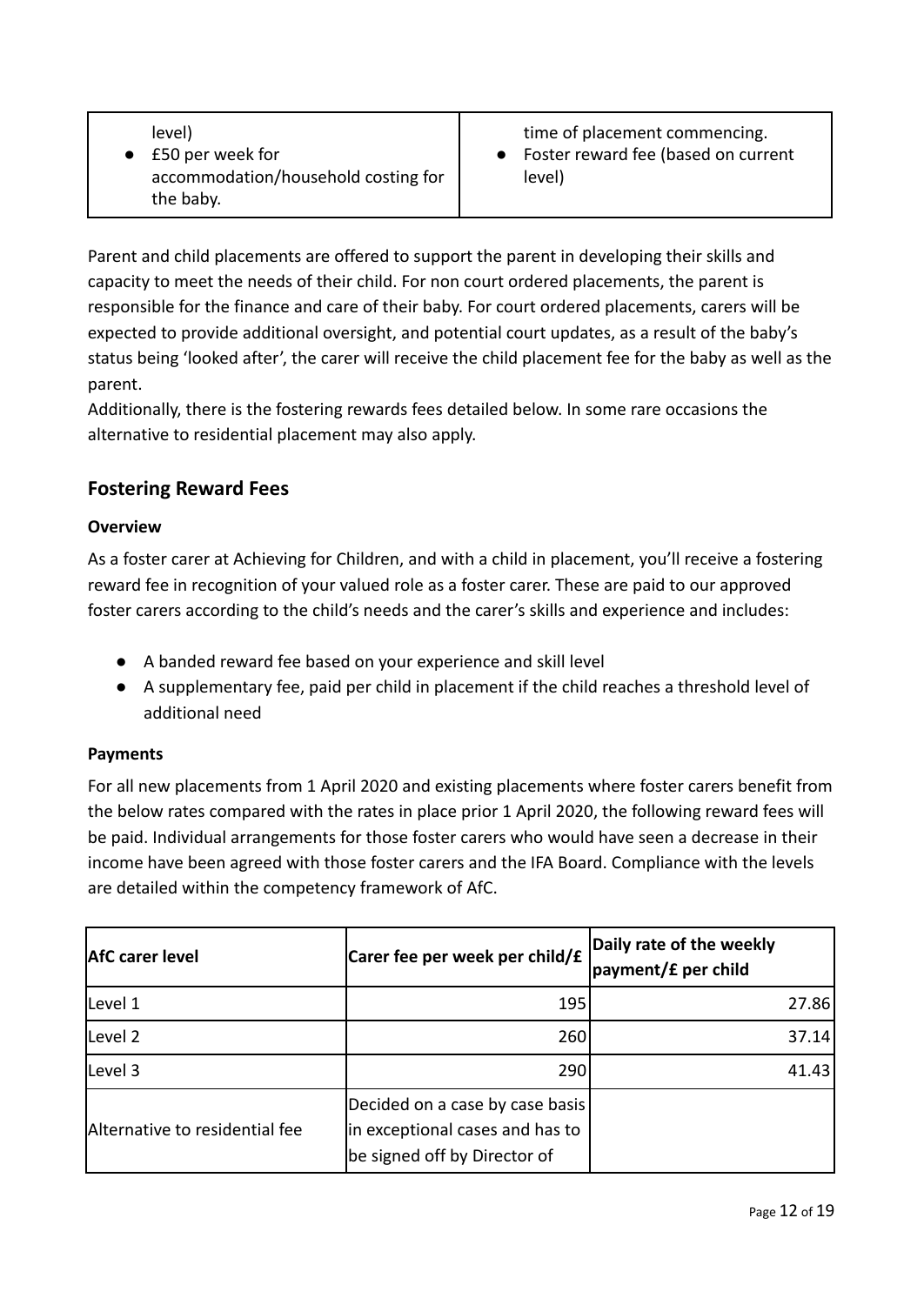| -<br>n. |
|---------|
|---------|

## **Additional Financial Supports**

## **Additional Resource Panel**

As of January 2022, AfC has implemented a fostering resource panel to consider additional supports needed for placements and carers. This was in light of needs raised through stability meetings and learning lessons and a way to address adhoc spending. The additional resource payment will be considered in two main parts: needs for the placement to remain stable e.g. additional respite or training, additional payment for the significant impact the additional role plays whether to have support within the home from their network or for the additional tasks beyond 'normally considered'. The allocated supervising social workers will complete a request detailing the current situation, impact, needs and a desired outcome. Examples of support options - external training program, external therapeutic support, additional respite, additional supports in the home, additional payments to carers to cover over and above costs. The panel is made up of a range of professionals across children's services to bring their expertise in considering best options for agreeing additional support.

Current financial arrangements made under the previous scheme of 'complexity' will be reviewed over the year as part of normal reviewing processes and will determine if they remain or alternative resource supports are offered.

## **Alternative to Residential Fee:**

In exceptional cases where the child has a profound disability, has been stepped down from residential care or hospital or intensive fostering is seen as the only alternative to a residential placement , a higher supplementary fee can be paid. These decisions have to be signed off by the Responsible Individual in either branch and are determined on a case by case basis. They require the completion of both a complexity assessment and a short report which collates the views of the foster carer/s on their lived experience of caring for the child, the child/young person and key professionals involved with their care and support. Decisions around whether the threshold for "alternative to residential" are met should be taken within four to six weeks of the child being placed and where appropriate payments will then be backdated. Foster carers can ask that the Chair of the IFA Board review these decisions at intervals of three months if they feel that the child's needs and their level of support has escalated.

## **Connected Person**

During the assessment phase, if a child/young person is residing with the connected person, they will be paid allowance based on the age of the child (please see page 4 of this document) only until completion of a positive assessment and ADM/panel approval has taken place, along with meeting level 1 carer requirements. During the assessment process the connected person will not receive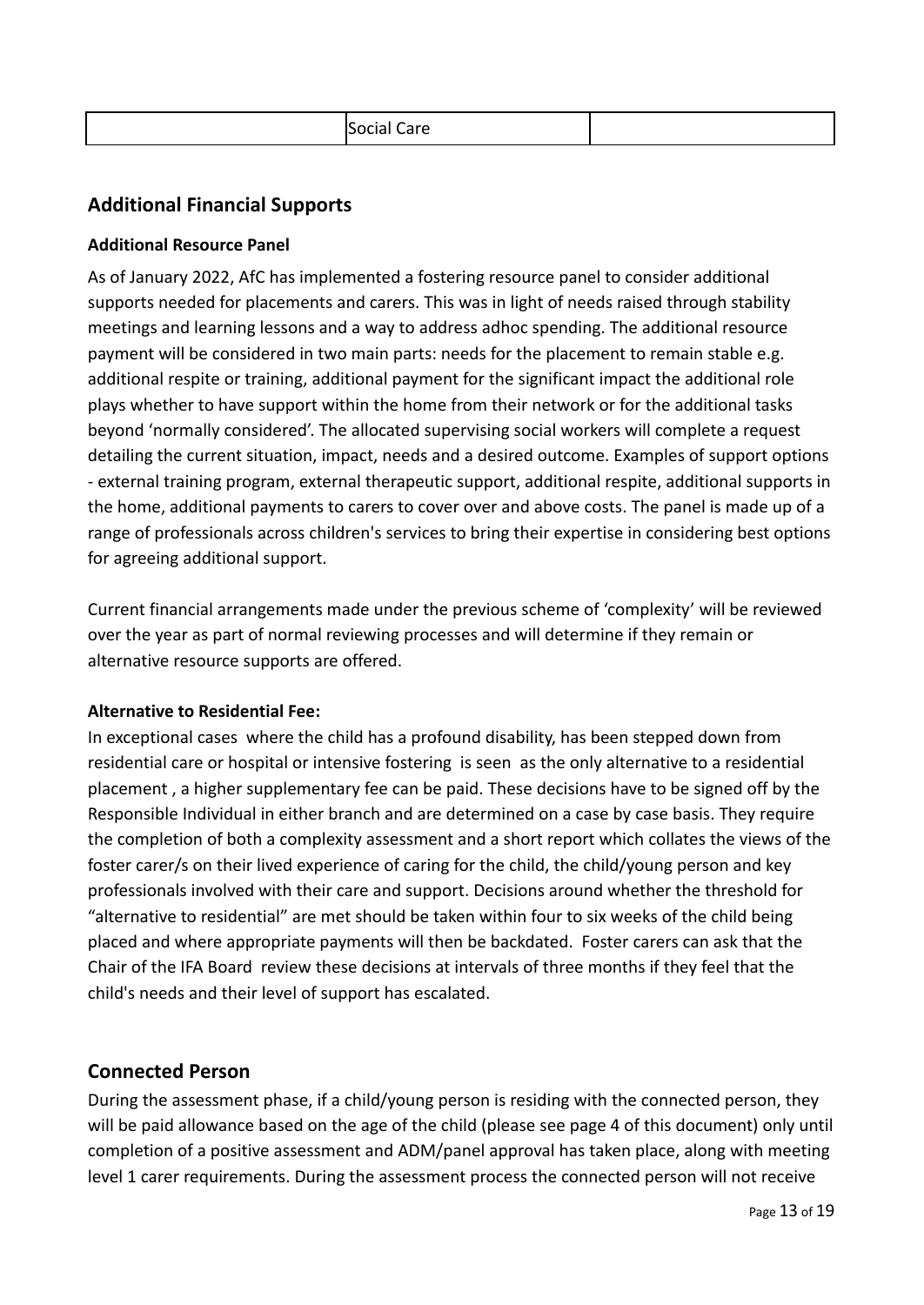additional foster carer payments or holiday allowance.

## **Family Link Carers**

Family link carers are part of the short breaks service, there are different training and approval requirements associated with this type of caring support, which is generally offered to non-looked after children, who reside with their families. Family Link payments are completed separately through Children with Disability teams.

## **Supporting the service policy**

## <span id="page-13-0"></span>**Overview**

This policy provides summary information for our foster carers and staff on the activities that constitute as a foster carer supporting the fostering service, and the process for claiming the sessional rate that foster carers and the fostering service should follow.

#### <span id="page-13-1"></span>**Payments**

#### **Supporting the department**

Foster carers are entitled to a sessional rate of £11.23 per hour for supporting the fostering service.

The following activities constitute as supporting the fostering service in a manner that is not directly related to the care of a child:

- Contributing to training as a facilitator or speaker
- Speaking at events or in a professional forum
- Support for recruitment activities
- Any other activities agreed by the Branch Manager

## **Out of Hours Foster Carer availability list**

AfC provide details of available carers who have put themselves forward for out of hours placement. This is updated weekly or if all carers become available within the week. To be eligible for this, you must have an available placement, ideally be able to take a placement 0-17 years and be available for the coming month, in case the emergency placement is needed for this period before formal matching.

Out of Hours is arranged Friday to Thursday, and carers might be contacted between 5pm and 9am on those days.

RBK&R will ideally put forward 2 available placements/carers within the week, and RBWM will put forward 1 carer. Foster carers will be paid £50 when placed on the out of hours list for the week and if they take a placement through emergency duty/out of hours services, the carers will receive an additional £50, if they do take the placement during this period.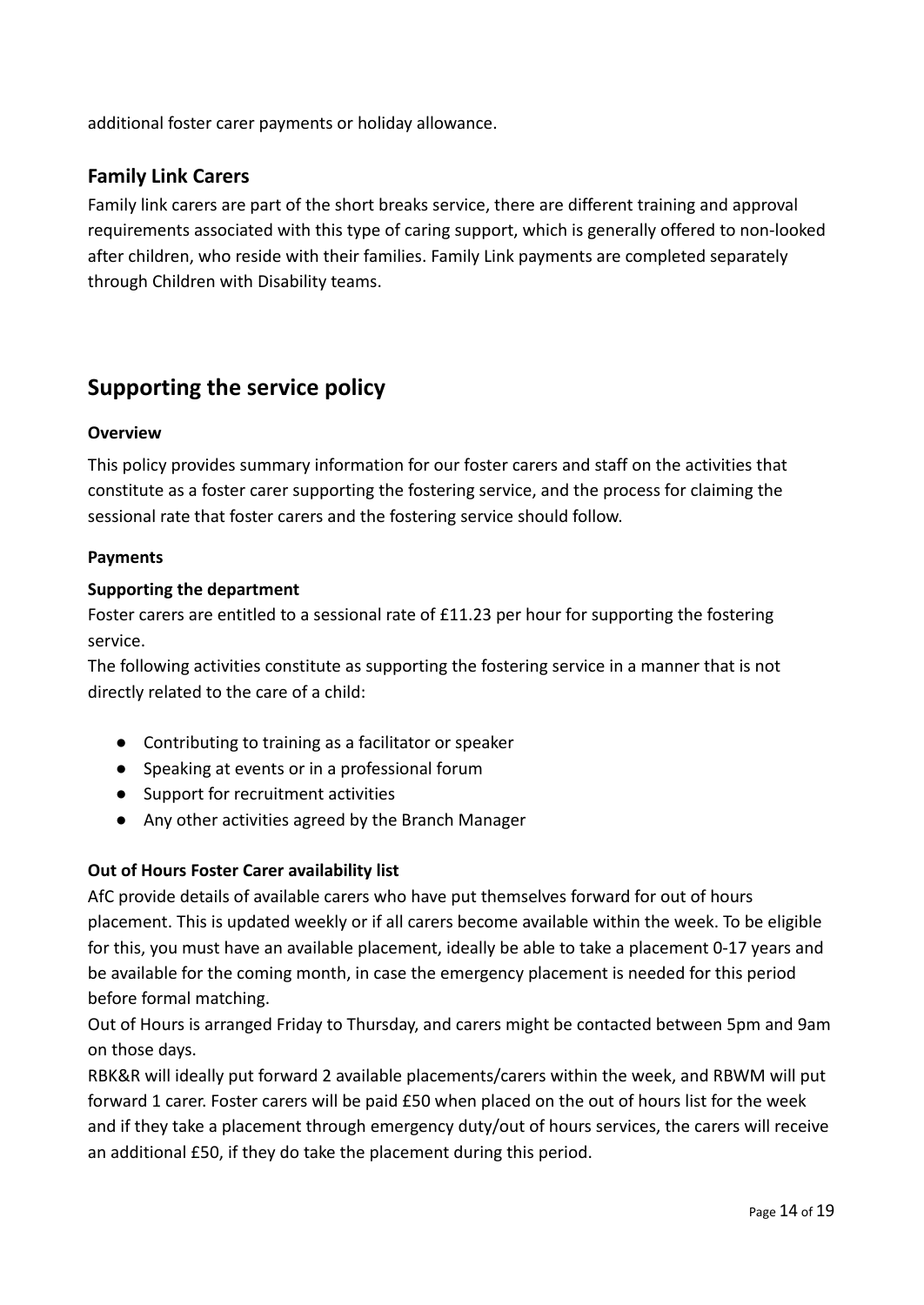## **Supporting other carers/ supporting care of a Looked After Child**

We expect foster carers to offer informal mutual support to each other , this may involve caring for children placed with another foster care and vice versa. However, where the fostering service makes formal arrangements for one carer to support another the sessional rate will apply per child. Any arrangement will not exceed the daily rate payable for the full time care of that child. All arrangements need to be discussed with the relevant supervising social workers for discussion and agreement, LAC social workers will need to be notified of change of circumstances, even if it is just for a few hours to help the carer out.

## **Review and monitoring**

This policy will be reviewed a month before the end of each financial year by the Fostering Service.

## <span id="page-14-0"></span>**Process for claiming the sessional rate**

Foster carers who have supported the fostering service in one or more of the above activities should complete the Claim Form, which can be found in Annex 1 of this policy and in the Fostering Handbook.

Once the Claim Form has been completed, foster carers should return it to their supervising social worker.

The supervising social worker should then take the completed Claim Form to a manager within the fostering service for authorisation.

Once the claim has been authorised, the supervising social worker should scan and email the form to Finance. Finance should then process the payment.

Foster carers should expect to receive payment within 14 working days of Finance processing the claim.

All claims should be made within 6 weeks of the activity being conducted.

## <span id="page-14-1"></span>**Further information**

If you are a foster carer and require further information or advice regarding this policy, please ask your supervising social worker in the first instance.

## **Additional Foster Carer Payments**

## <span id="page-14-2"></span>**Overview**

The following additional payments may be made if: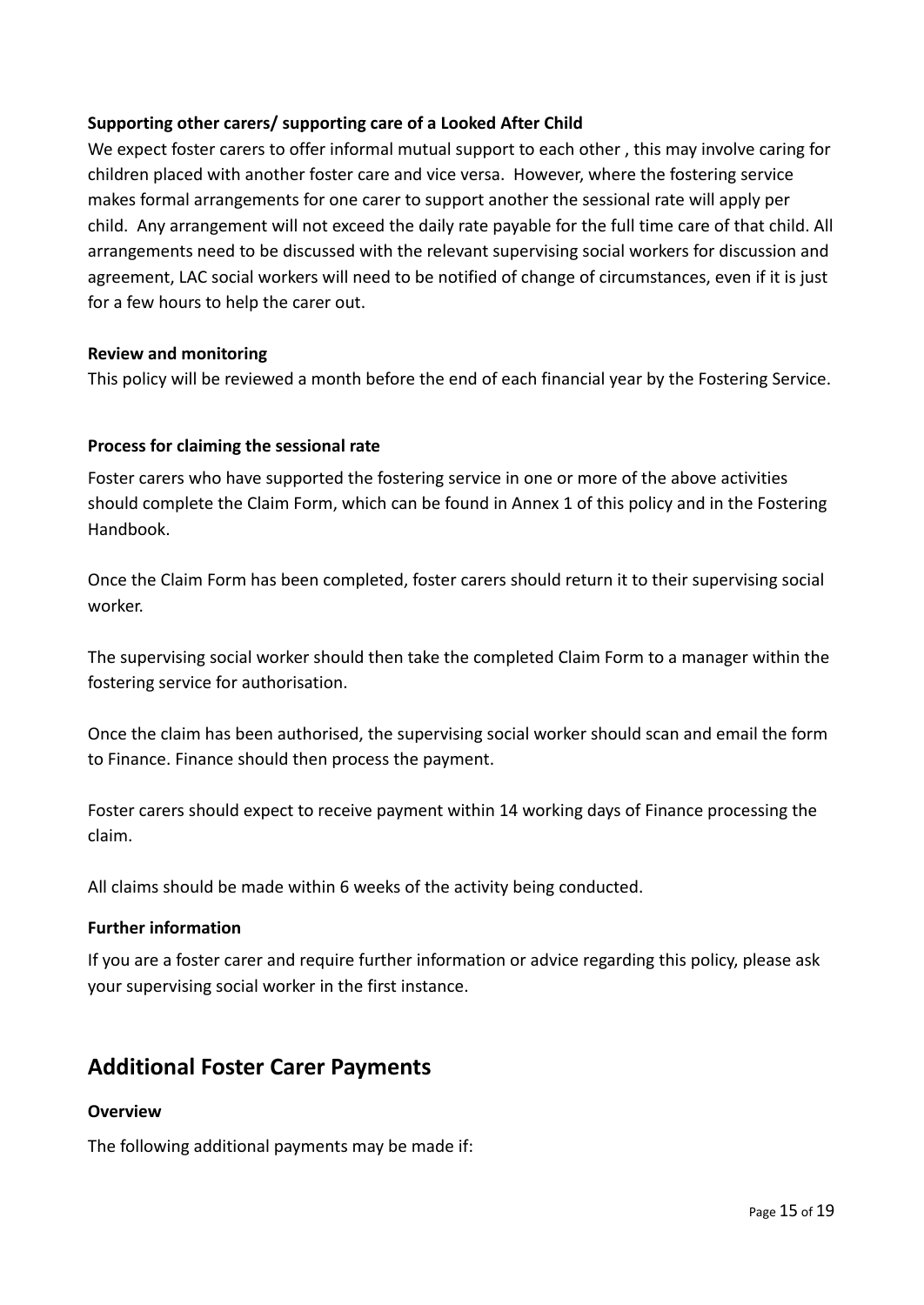- The foster carer has provided all necessary receipts
- The supervising social worker has given prior agreement
- The supervising social worker has completed the payment
- The fostering manager has given agreement and authorised the claim

#### <span id="page-15-1"></span>**Review and monitoring**

All of the following additional payments will be reviewed on an annual basis by the Fostering Service before the start of each financial year.

#### <span id="page-15-0"></span>**Set up allowance (new to fostering)**

This allowance may be claimed, to a maximum of £500, to cover the cost of acquiring basic equipment which the carer does not currently have in order to fulfil the fostering task. It is intended to cover the purchasing of items such as cots, beds, bedding, clothes storage, desk etc for a foster child's bedroom. It can also be used to purchase essential safety equipment such as first aid kit,, fire extinguisher, high chairs, car seats, stair gates etc.

This allowance does not cover any decorating, curtain or carpet costs, foster carers are expected to keep their house in good repair and replace such items as necessary. Where the actions of a fostered child result in the damage of internal fixtures and fittings within the home it may be appropriate to make an insurance claim (see Insurance section in Fostering Handbook for full details of procedures around this).

This allowance may also be paid to foster carers taking on a new placement where specialist equipment is needed that they do not currently have for example, waterproof bedding, car seats, baby equipment, or mobility aids.

#### <span id="page-15-2"></span>**Introductory costs**

Where a foster carer is involved in introductions either to a child or facilitating introducing a child to a future placement reasonable travelling expenses and overnight accommodation may be paid. This should be discussed as part of the introductions planning process.

## <span id="page-15-3"></span>**Additional Travelling Expenses**

As stated, it is an expectation that foster carers provide appropriate transport depending on the child's needs and some travelling costs are included in the fostering allowance. However, where a carer is undertaking significant travelling, over 150 miles within a month (per child) the excess may be reimbursed. Claims must be submitted within three months of the date of travel and will be paid at the local authority mileage rate which currently stands at 46.9p per mile.

Where a foster carer is using public transport and the cost of this exceeds £70.35 a month, the excess may be reimbursed. (This figure is based on what 150 driven miles would cost if they were reimbursed at the mileage rate of 46.9p.)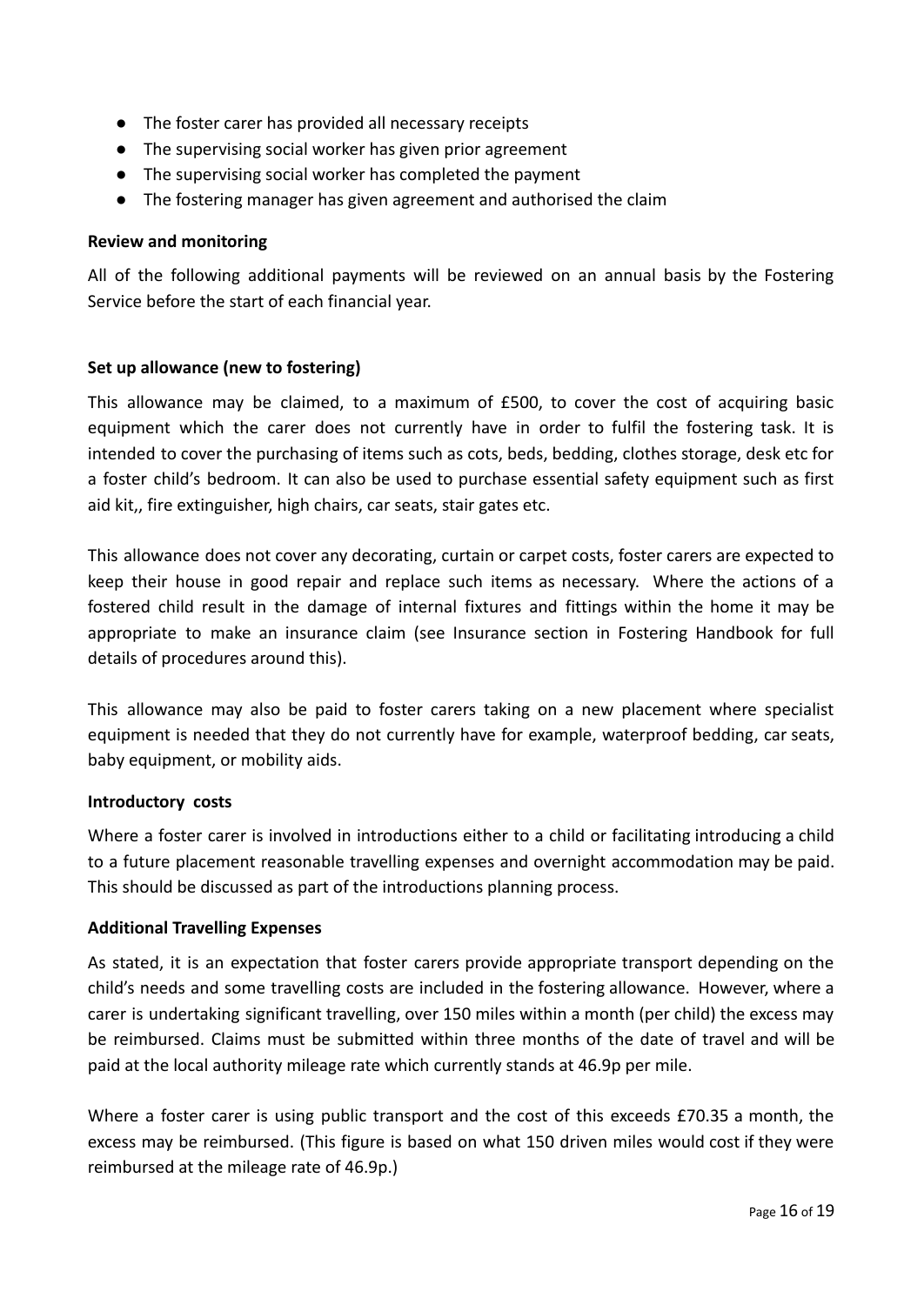## **DBS/Medical costs**

There is an expectation that all foster carers and adults in the home are set up on the DBS updating service. This is a cost of £13 per year per person which AfC will reimburse. From December 2022, AfC will not continue to complete DBS checks for carers unless it is an initial, therefore the updating service will need to be used and upon receipt of payment, the allocated supervising social worker will process a reimbursement through finance. More information on the DBS service can be [found here.](https://www.gov.uk/dbs-update-service)

Every 3 years approved carers require a full medical, the cost of this is covered by AfC, and the medical centre will send invoices to AfC Fostering or business support for processes upon completion of the medical.

## **Absence of child/young person from placement**

## Missing from placement

The child's fostering allowance and fee will be paid to the carers if the child is missing from placement. If after 7 days the child is still missing decisions about the placement will be subject to normal care planning processes, this may include ending the placement.

## **Hospitalisation**

The full allowance and fee will be paid to the carers if a child or young person is hospitalised with the expectation that the carer supports the child as any parent would during stays at the hospital. If after 7 days the child is still in hospital, the payment of the child's allowance may be freezed, and this will be negotiated with the foster carer. This may include negotiating the payment of a retainer until the child or young person returns to placement. The negotiation will take into account the amount of contact that the foster carer maintains with the child or young person whilst they are in hospital.

Foster carers are expected to visit their children or young people every day in hospital unless there are specific circumstances that need to be accounted for. They are also expected to call the child every day.

## **Overpayments**

Achieving for Children will do everything we can to avoid over payments, should the situation arise in which we overpay you, we will recover the money in the following payment due to you, or any future payments. If the child is no longer living with you at the time of the overpayment being picked up, you will need to pay back the money in full, or we can take the overpayment off your next placement (f it is within 3 months of you being notified of the overpayment). It is your responsibility to inform us of any payments made to you that you were not expecting.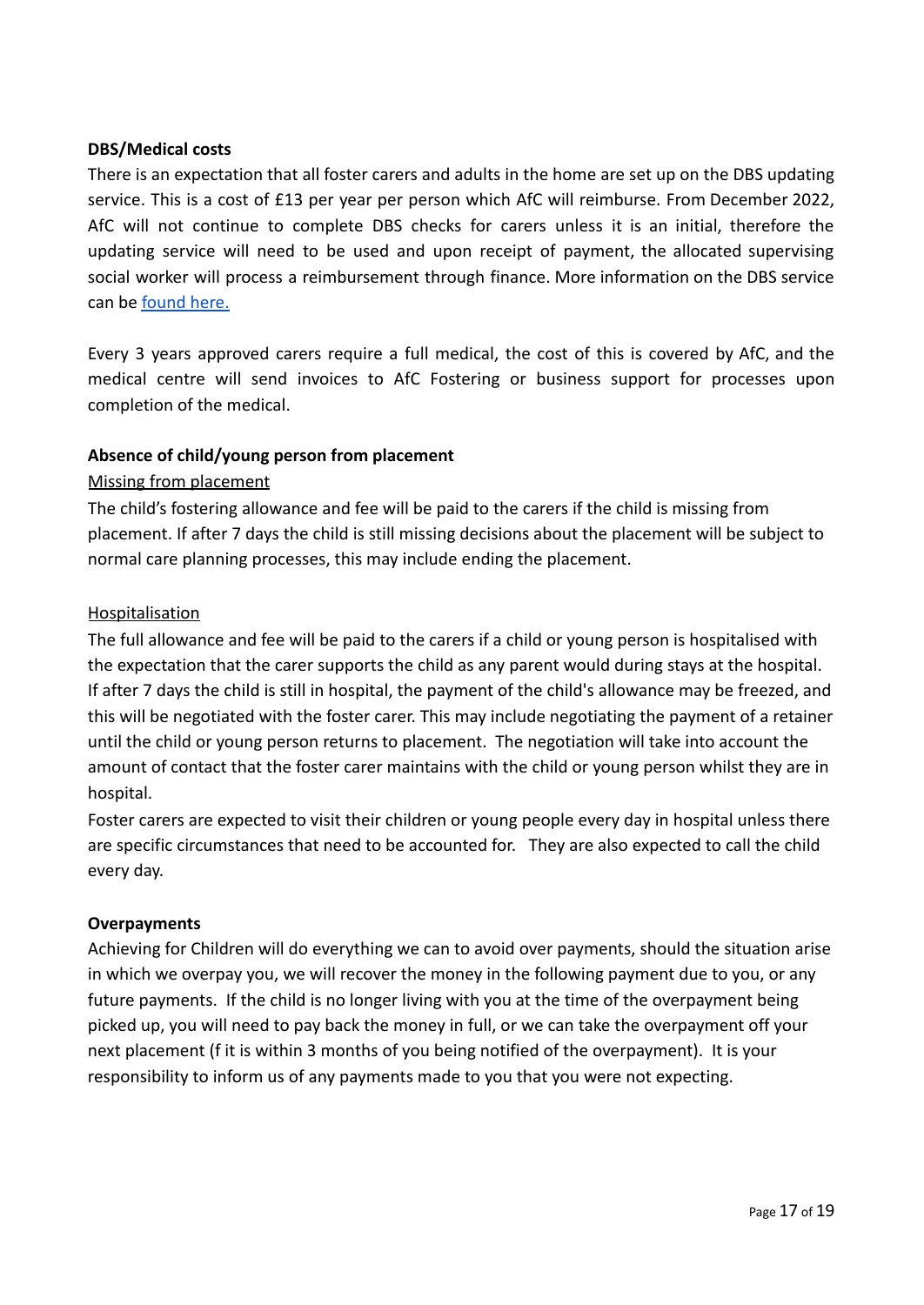## **Payment during investigations of allegations**

## **Overview**

In response to the fees and allowances consultation, the IFA Board has agreed that foster carers will continue to receive fee payments while allegations of malpractice are investigated up to the point of formal conclusion of Standards of Care Investigation. Allowances will follow the child(ren) so could not be paid to the foster carer if the child(ren) is removed from their care during the investigation.

## **Review**

Every financial year by the Fostering Service.

## **Keeping records and receipts of payments and purchases**

Foster Carers are expected to keep records and receipts (where possible) of payments in which they have used for the additional allowances and holiday allowance. AfC requests carers to keep record for at least 3 years, or the duration of a long term matched placement. The reason for this, is on the possible occasion in which a complaint or concern is raised regarding spending. Supervising social workers, will ask to view receipts associated with spending especially related to holiday allowance, carers may be required to provide copies as outlined in this document or if concerns arise. Keeping records and receipts are essential for disability living allowance, as per the section above.

## **Foster Carer Tax and National Insurance Information**

HMRC and the Fostering Network, provide considerable information and resources for foster carers regarding their tax and national insurance;

HMRC:

[https://www.gov.uk/government/publications/qualifying-care-relief-foster-carers-adult-placement](https://www.gov.uk/government/publications/qualifying-care-relief-foster-carers-adult-placement-carers-kinship-carers-and-staying-put-carers-hs236-self-assessment-helpsheet/hs236-qualifying-care-relief-foster-carers-adult-placement-carers-kinship-carers-and-staying-put-carers-2019)[carers-kinship-carers-and-staying-put-carers-hs236-self-assessment-helpsheet/hs236-qualifying-ca](https://www.gov.uk/government/publications/qualifying-care-relief-foster-carers-adult-placement-carers-kinship-carers-and-staying-put-carers-hs236-self-assessment-helpsheet/hs236-qualifying-care-relief-foster-carers-adult-placement-carers-kinship-carers-and-staying-put-carers-2019) [re-relief-foster-carers-adult-placement-carers-kinship-carers-and-staying-put-carers-2019](https://www.gov.uk/government/publications/qualifying-care-relief-foster-carers-adult-placement-carers-kinship-carers-and-staying-put-carers-hs236-self-assessment-helpsheet/hs236-qualifying-care-relief-foster-carers-adult-placement-carers-kinship-carers-and-staying-put-carers-2019) Fostering Network:

<https://www.thefosteringnetwork.org.uk/advice-information/finances/tax-and-national-insurance>

## **Staying Put**

## **Overview**

**AfC have an updated Staying Put Policy for AfC carers - September 2020, please view the policy for full details.**